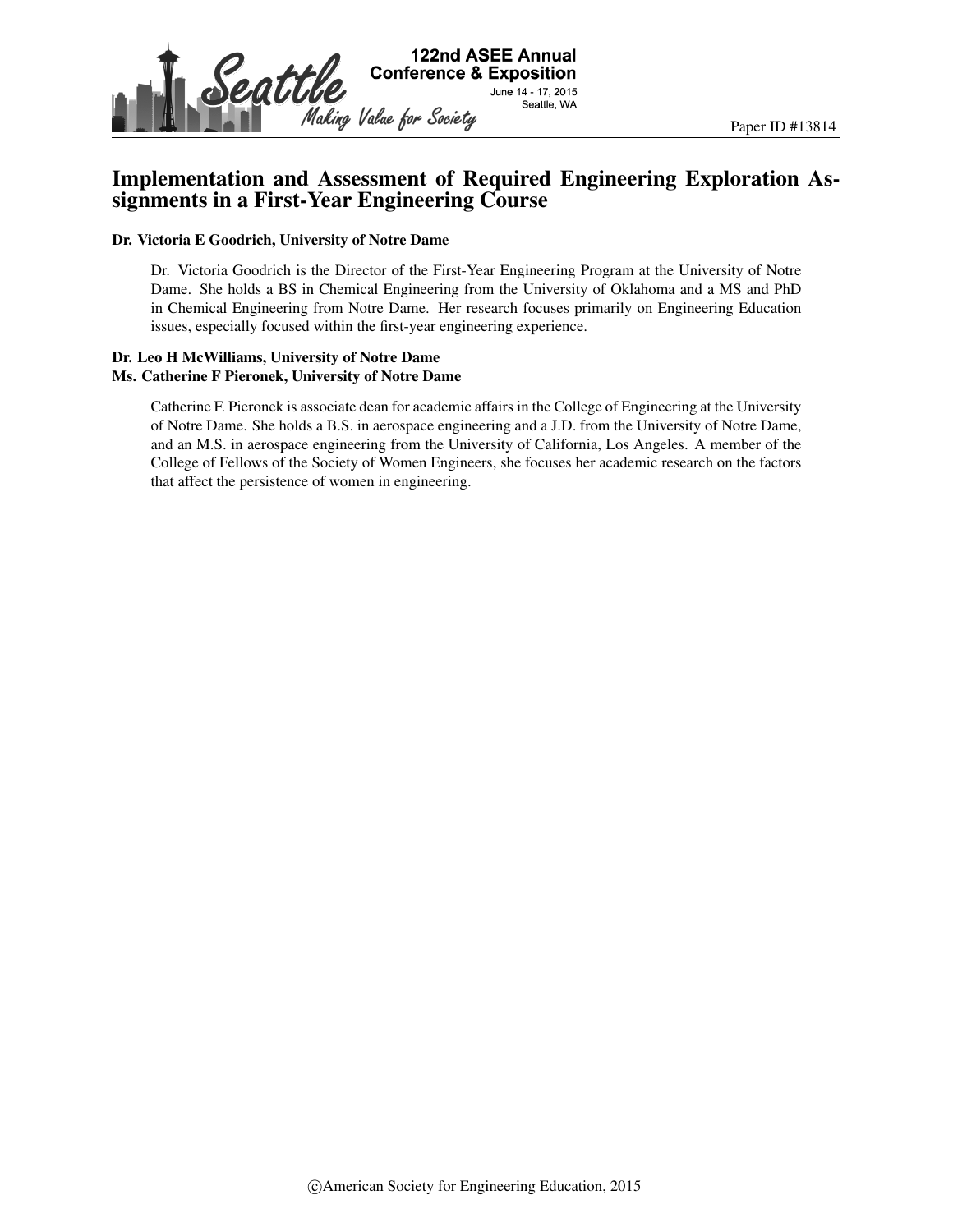# Implementation and Assessment of Required Engineering Exploration Assignments in a First-Year Engineering Course

Starting in fall 2012, the first-year engineering course at the University of Notre Dame has required students to complete four "Engineering Explorations" over the course of each semester of their first year. These are loosely defined as "any event related to your growth as an engineering student" and typically consist of professional development events, student group meetings, and departmental lectures. The Engineering Exploration assignment series was instituted so that students can affirm or clarify their future discipline before officially entering their major of choice and beginning to integrate academically and socially into the College of Engineering. While the basic assignment has remained the same each year, the application has changed in some way each year. In 2012, four regularly scheduled class sessions were cancelled to provide additional time for students to attend or reflect on their events. Students were provided a list of possible events to attend and regular announcements were made of appropriate events that were being hosted around the university. Based on student feedback from the first year's offering, along with the recognition that the cancelled classes provided additional opportunities to bring in exploration content (and that some students, due to other constraints, could attend only activities during normal class times), the second year offering was modified. The first-year instructional staff scheduled some optional Engineering Exploration events to occur during the normally scheduled class time and in the regular class location. One exploration, for example, featured the Dean of the College of Engineering speaking National Academy of Engineering's Grand Challenges. In both years, students documented their participation by listing the events in which they participated and writing a short summary and reflection as evidence of completion.

Because students were free to choose events of interest to them, the continued implementation and evolution required understanding what types of events students attended. There is an additional interest in whether attendance at a certain type of event (or a series of events), characterized on a continuum of convenience to the student, is indicative of student interest in engineering or their propensity to continue in engineering for another semester.

This paper details the additional findings that delve deeper into the student attendance rates for various events. For both 2012 and 2013, a chi-square analysis confirmed that those who left engineering after just one semester attended high-convenience events at a higher frequency than those who stayed in engineering. In 2013, 32% of leavers, but only 16% of those who stayed for at least one more semester, attended only in-class events (chi-square p-value of 0.012), These findings could lead to a meaningful approach to identifying students with low interest in continuing in engineering and creating meaningful content for them early in their career.

## **INTRODUCTION**

A student's sense of belonging plays an important role in the student's educational experience and retention. For decades, the educational community has understood how critical link between student involvement with other university members and retention is to receiving a degree.<sup>1,2</sup>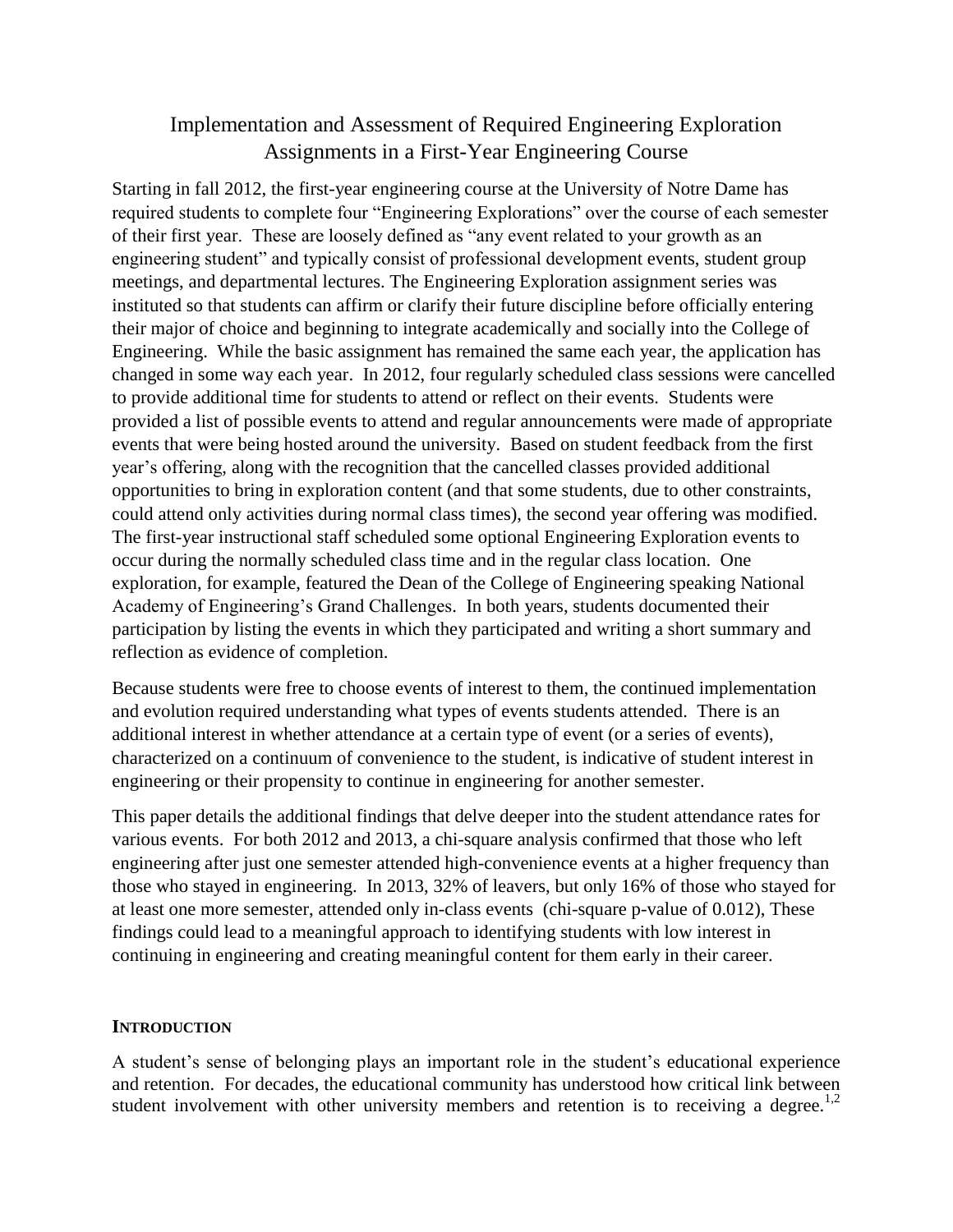Astin describes involvement in terms of energy expended to a specific context with factors such as: energy devoted to academic study, participation in student organizations, time spent on campus, and interaction with other students and faculty. Since Astin's early work on student involvement, the engineering education community has further extended this concept to engineering-specific retention<sup>3-5</sup> with similar findings. These studies and others indicate that helping students to develop an engineering identity and community can be a strong encouragement to persist in engineering to graduation. In many ways, engineering colleges are well situated to encourage academic involvement and faculty-student interactions for their students, but they are less likely to address peer interactions and student involvement in social or academic extracurricular activities.

It stands to reason that finding effective methods to increase student involvement may benefit overall retention. While students leave engineering throughout their academic careers, attrition is generally most prevalent in early semesters.<sup>6</sup> Therefore, first-year programs are ideally situated to aid students in building these interactive support networks. With these findings in mind, Notre Dame sought to create an educational experience within the first-year course that would encourage students to explore the extracurricular activities available to them within the university. By making students academically responsible for attendance at extracurricular events, the course staff sought to increase the chance that students would find encouragement and community early in their academic careers while learning more about the engineering major choice. More explicitly, the goals of these Engineering Exploration assignments were to help students:

- 1) Clarify their future major path,
- 2) Affirm their intended discipline choice,
- 3) Learn about careers related to their future discipline,
- 4) Explore and/or join engineering clubs and societies, or
- 5) Network with students, faculty, and mentors within engineering

In this paper, we investigate the various ways a newly created "Engineering Exploration" assignment was completed by students in the Fall 2012 and Fall 2013 semesters of the first-year engineering course. Because of the rather large number of events occurring at the university, the first focus of this paper is to describe the types of events students attended and with what frequency. Secondly, the paper will detail some initial difference between students who chose to leave engineering before their sophomore year and those who persisted into at least the first semester of their sophomore year (at the University of Notre Dame, sophomore-to-senior retention is ~90% and therefore less of a concern). Finally, suggestions will be made for how to effectively incorporate feedback from these assignments in intervention strategies to increase retention.

## **COURSE AND ASSIGNMENT BACKGROUND**

## *Course Background*

An introductory engineering two semester course sequence is taught to all engineering intents during their first-year at the University of Notre Dame. For both the Fall 2012 and Fall 2013 semesters 475 – 525 students completed the fall semester of the course sequence, with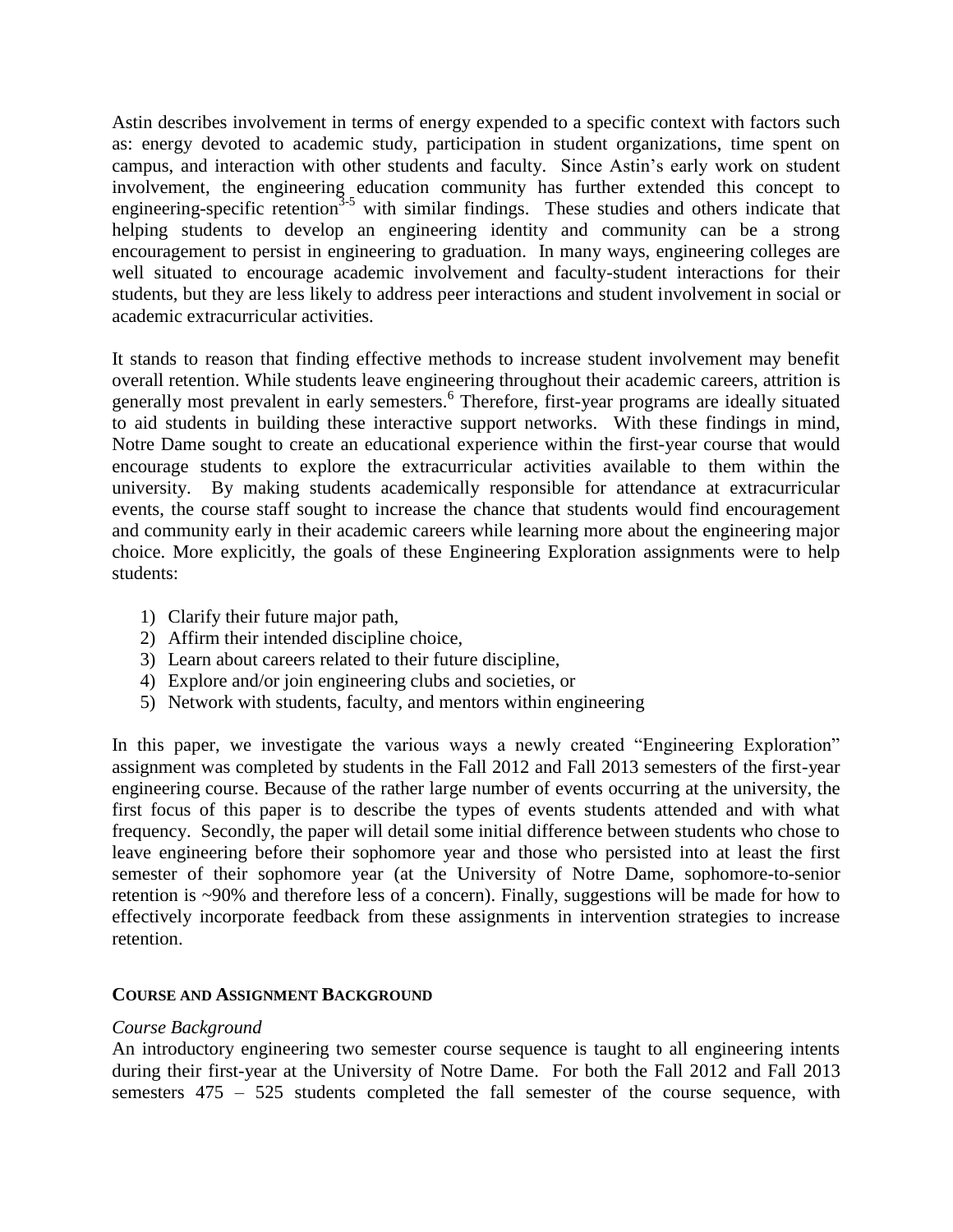approximately 85% of those students persisting through the second semester course. For both academic years, the course consisted of large lecture sections (~250 students) that introduce basic concepts and background for projects followed by smaller group sessions (30-35 students). Overall, the course focused on understanding general engineering principles by completing multi-week projects as a means of understanding the Engineering Design Process. Virtually no class time is used to discuss various engineering disciplines or possible careers for students. However, through a series of reflective assignments, including attending four Engineering Exploration events, students are tasked with considering their major choice and aligning it with their career interest.

## *Exploration Assignment Mechanics*

This section details the mechanics of a typical Engineering Exploration assignment. An appropriate Engineering Exploration includes, but is not limited to: discernment, professional development, department lectures, and events hosted by student chapters of professional society. Students can choose from a pre-approved list of activities, or they may attend appropriate activities not from the list but as defined above. Because these events typically occur outside of the normal lecture time, four lectures were cancelled so that students had ample time to complete the activities. In the Fall 2013 semester, the Engineering Exploration assignment was changed slightly to ease scheduling conflicts by adding content into the normal lecture time. Student groups and departmental faculty were encouraged to provide this content; therefore, each event was not necessarily created to be of interest to all of our students.

A student documents participation at an event by writing a short (~200 words) reflection. A reflection requires a student to: summarize the event, personalize why they attended, and explain how it helped them to grow as a student/engineer. At our university, these reflections were gathered in electronic portfolios and graded by the course instructors. While this provides a wealth of quantitative and qualitative data about student experiences, this paper will focus solely on what event was intended; all reflections will be ignored.

## **METHODS**

All Engineering Exploration data were collected throughout the academic year through assignments in electronic portfolios. After the completion of the academic year, students were sorted into three groups depending on the number of semesters enrolled in College of Engineering courses:

- (1) First-semester leavers Students who completed the first-semester of the course sequence but who decided not to continue in engineering and did not enroll in the second semester.
- (2) Second-semester leavers Students who completed both semesters of the course sequence but did not select an engineering discipline and left the College of Engineering.
- (3) Sophomore stayers Students who enrolled in one of the engineering disciplines during the fall semester of their sophomore year.

As detailed previously, sophomore-to-senior retention is ~90%; therefore, first-year retention is the most significant retention concern. Table 1 reports the potential number of students as well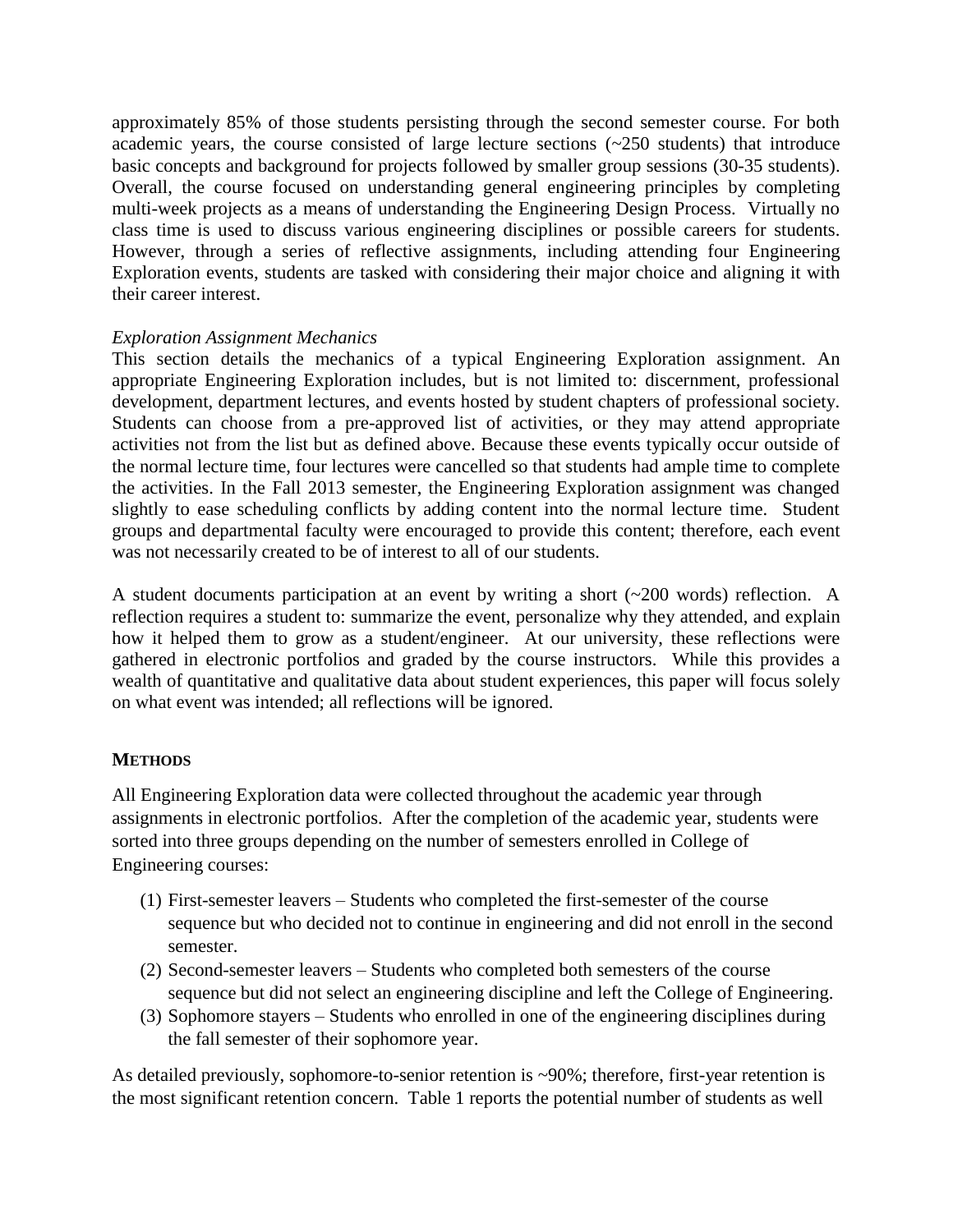as the number of participants in each group for this study. As shown, data for all of the firstsemester leavers and second-semester leavers were collected, as they represent a relatively small percentage of the overall population. However, only a randomly drawn subset of the sophomore stayers was studied at this time.

|                                | Fall 2012 |                 | Fall 2013 |                 |
|--------------------------------|-----------|-----------------|-----------|-----------------|
|                                | Potential | Number Selected | Potential | Number Selected |
| <b>First-Semester Leavers</b>  | 48        | 48 (100%)       | 65        | 65 (100%)       |
| <b>Second Semester Leavers</b> | 1 Q       | 19 (100%)       | 26        | 26 (100%)       |
| <b>Sophomore Stayers</b>       | 399       | 95 (23.8%)      | 425       | 96 (22.6%)      |

**Table 1:** Potential and Actual Study Participants for 2012 and 2013 years.

From the Engineering Exploration assignments, event titles and dates were recorded for each student and coded for each of the four events attended. Once student information was linked to the attendance record, all entries were anonymized. At this time, reflections were ignored as a source of information.

Events were first categorized based on how convenient they were for the students to attend (Table 2). For instance, an event that did not require advanced planning on the part of the student and could be completed at any time (i.e. – reading and reviewing a technical paper) was coded as "highly convenient" while a career fair that has a set date but drop-in hours was coded as "medium convenience". Table 2 shows the number of reported events that fell into each category. The vast majority of events in both years were low convenience events, indicating that the event took place on a set time and date.

| Code   | <b>Level Description</b>                        | 2012       | 2013        |
|--------|-------------------------------------------------|------------|-------------|
| High   | Date and Time Open or Completed In-Class        | 5(6.9%)    | 10 (12.5%)  |
| Medium | Scheduled date but more open time               | 11 (15.3%) | 14 (17.5%)  |
| Low    | One scheduled date and time                     | 54 (75%)   | 55 (68.74%) |
| None   | Didn't attend anything/Not an appropriate event |            |             |

**Table 2:** Coded Convenience Level of Events Reported by Sample Group

Next, events were coded based on the type of event or the hosting group (Table 3). For example, any event that was career focused and hosted by the University Career Center was labeled in one group (Group3 – Career Center/Professional Development). In total, 9 categories were used to describe the events. In both years, student groups (for example: Society of Women Engineers, Engineers Without Borders, American Institute of Chemical Engineers) accounted for the largest percentage of events reported, followed by academically focused events.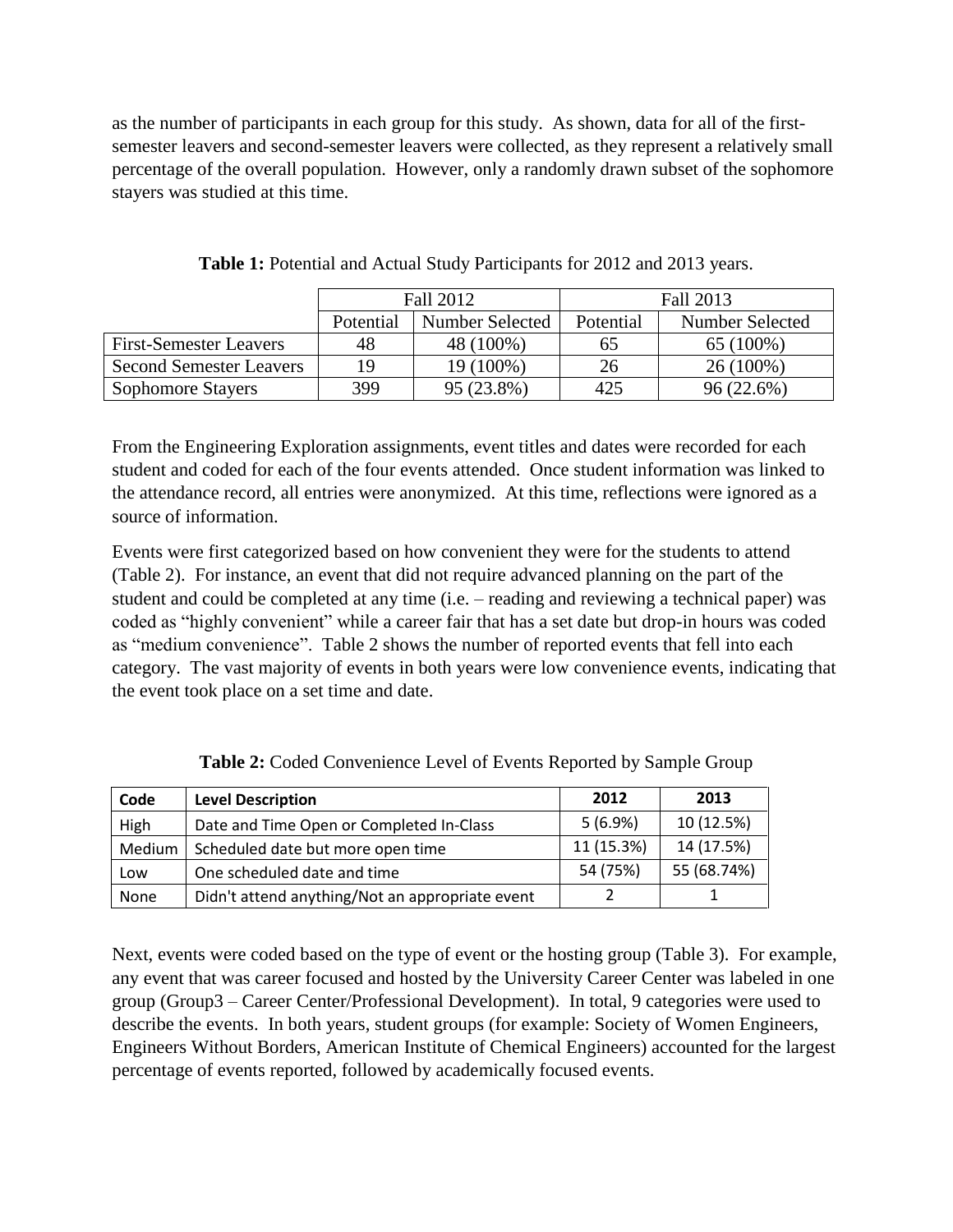|      |                                                 | 2012 Events  | 2013 Events  |
|------|-------------------------------------------------|--------------|--------------|
| Code | <b>Description</b>                              | (% of total) | (% of total) |
|      | In-class explorations                           | $0(0\%)$     | 4(5%)        |
| 2    | <b>One-on-one Meetings</b>                      | 6(8.33%)     | 5(6.25%)     |
| 3    | Career Center / Professional Development        | 10 (13.89%)  | 9(11.25%)    |
| 4    | Discernment - Major Choice                      | 3(4.17%)     | 7(8.75%)     |
| 5    | <b>Company Sponsored Event</b>                  | 8 (11.11%)   | 9(11.25%)    |
| 6    | Student Group (AIChE, SWE, etc)                 | 25 (34.72%)  | 31 (38.75%)  |
| 7    | Academic - Lecture Series, poster session, etc. | 17 (23.61%)  | 13 (16.25%)  |
| 8    | Reading a Technical Paper                       | 1(1.39%)     | $0(0\%)$     |
| 99   | Didn't attend or not appropriate                | 2(2.78%)     | 2(2.5%)      |
|      | <b>Total Events Attended by Sample Group</b>    | 72           | 80           |

**Table 3:** Categorical Descriptors of Reported Events Attended by Sample Group

In both years, the overall number of events in the sample groups was fairly consistent, as were the types of events that students attended. In many cases, events are held annually and appear to be consistently attended by the students.

## **RESULTS**

Although Table 2 indicates the number of events that were reported in each convenience level, the various events were not all attended in equal number. Figure 1, below, indicates the actual attendance count for each event convenience type. Additionally, the data are broken down by student retention groups. Although there is a large difference between the two semesters, the large increase in high convenience events in 2013 is accounted for by increased attendance at the in-class events, which were extremely popular.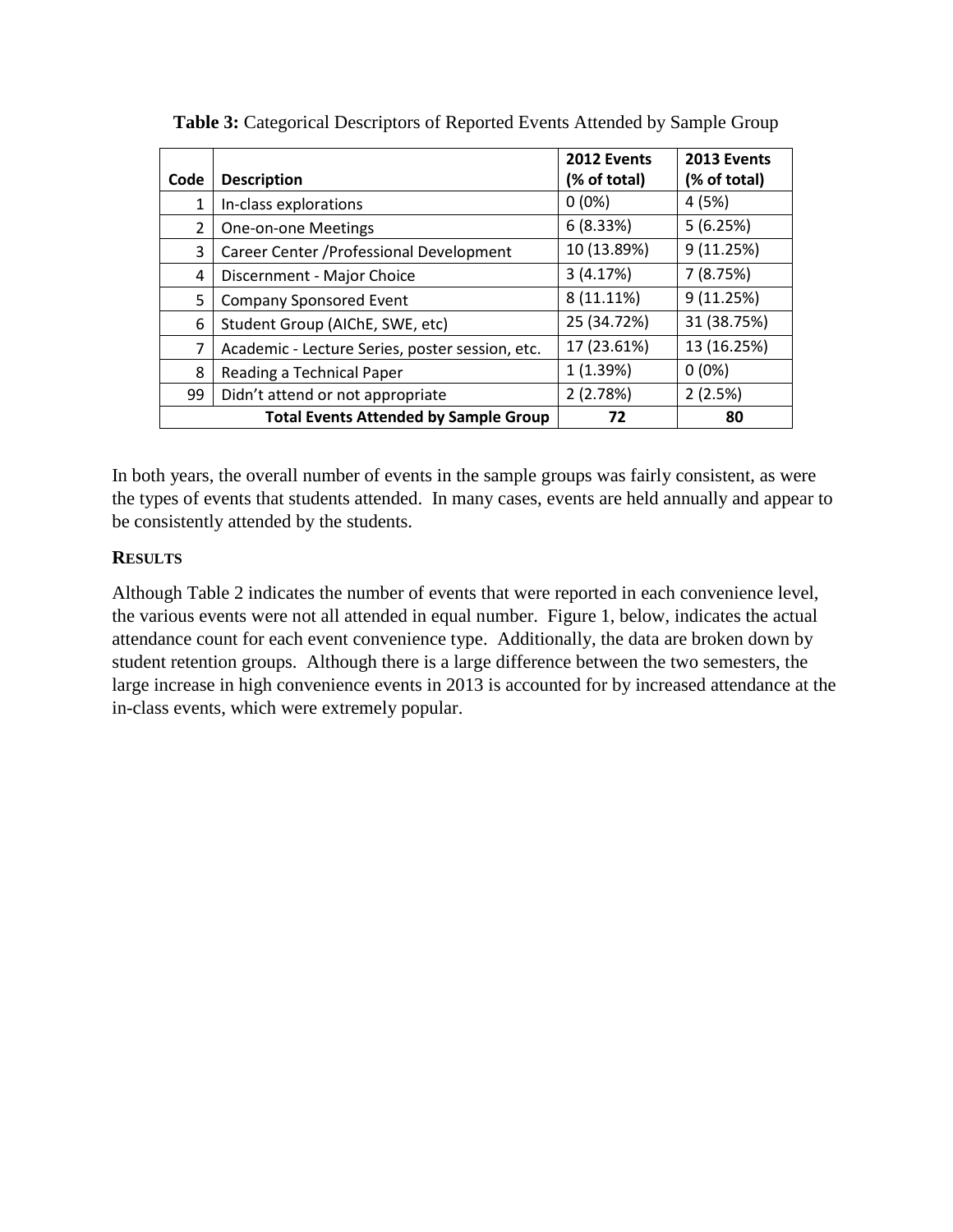

**Figure 1. Total percentage of reported attendance at events based on the convenience level for (a) 2012 and (b) 2013.**

In total, 1,396 Engineering Explorations were assigned to the sample group (4 events per person in the sample group). Therefore, it's important to see what categories were most popular among students. In 2012, Category 4 (Career Center Events) had the highest percentage of total attendance across all 3 study groups. This categorical dependence is shown for the 2012 cohort in Figure 2 below. This is likely in part to the early fall career fairs that were marketed heavily to the students and had a large time frame for students to attend.



**Figure 2:** Categorical event attendance in the fall 2012 semester.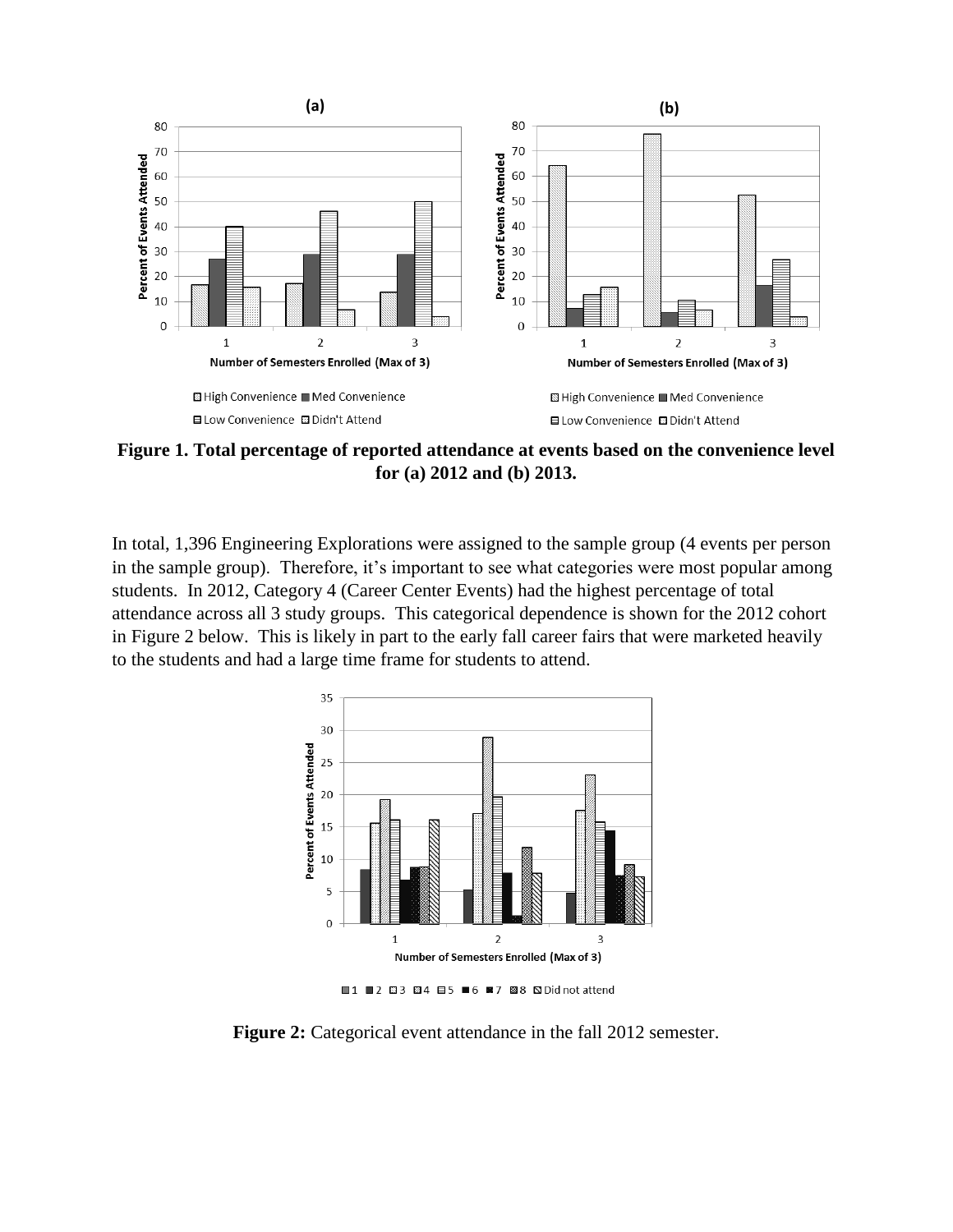With the introduction of new highly convenient opportunities in 2013, in-class events (category 1) become the overwhelmingly attended events, as shown in Figure 3a. After eliminating in-class events (Figure 3b), there is not a consistent event category across all student groups.



**Figure 3:** Categorical Event attendance in the fall 2013 semester with (a) all data and (b) without in-class events shown.

Based on data in Figures 1 and 3, attendance at high convenience events or missing events appeared to be more prevalent for the students who left engineering within the first year. To test independence of attendance patterns of these groups, a chi-square test was performed on various events that we deemed easiest to complete by the students. Specifically, this was in-class events or missing events in 2013, and in 2012 this was reading a technical paper or missing events. Because the intention is to give students early exposure to engineering before they decide it's not appropriate for them, the more in-depth statistical data will compare the students who left engineering after only one semester to those students who continued at least into the second semester of the course sequence.

| <b>Table 4:</b> Results of chi-square tests for various event attendance patterns for 2012 |
|--------------------------------------------------------------------------------------------|
|--------------------------------------------------------------------------------------------|

|                       | Had a 0 for at | Had a 0 for at | <b>Read 2 papers</b> | 2 or more papers |
|-----------------------|----------------|----------------|----------------------|------------------|
|                       | least 1 event  | least 2 event  | or more              | or missed events |
| <b>Stayer</b>         | $15(13.2\%)$   | 11 $(9.6\%)$   | $6(5.3\%)$           | $17(14.9\%)$     |
| <b>First-Semester</b> | $12(25.0\%)$   | 11 (22.9%)     | $4(8.3\%)$           | 15 (31.3%)       |
| Leaver                |                |                |                      |                  |
| P value from chi-     | $p = 0.065$    | $p = 0.024$    | $p = 0.46$           | $p = 0.017$      |
| square analysis       |                |                |                      |                  |

As shown in the table above, using these most highly convenient events (or missing events) for at least half of the Engineering Exploration assignments strongly correlated to sophomore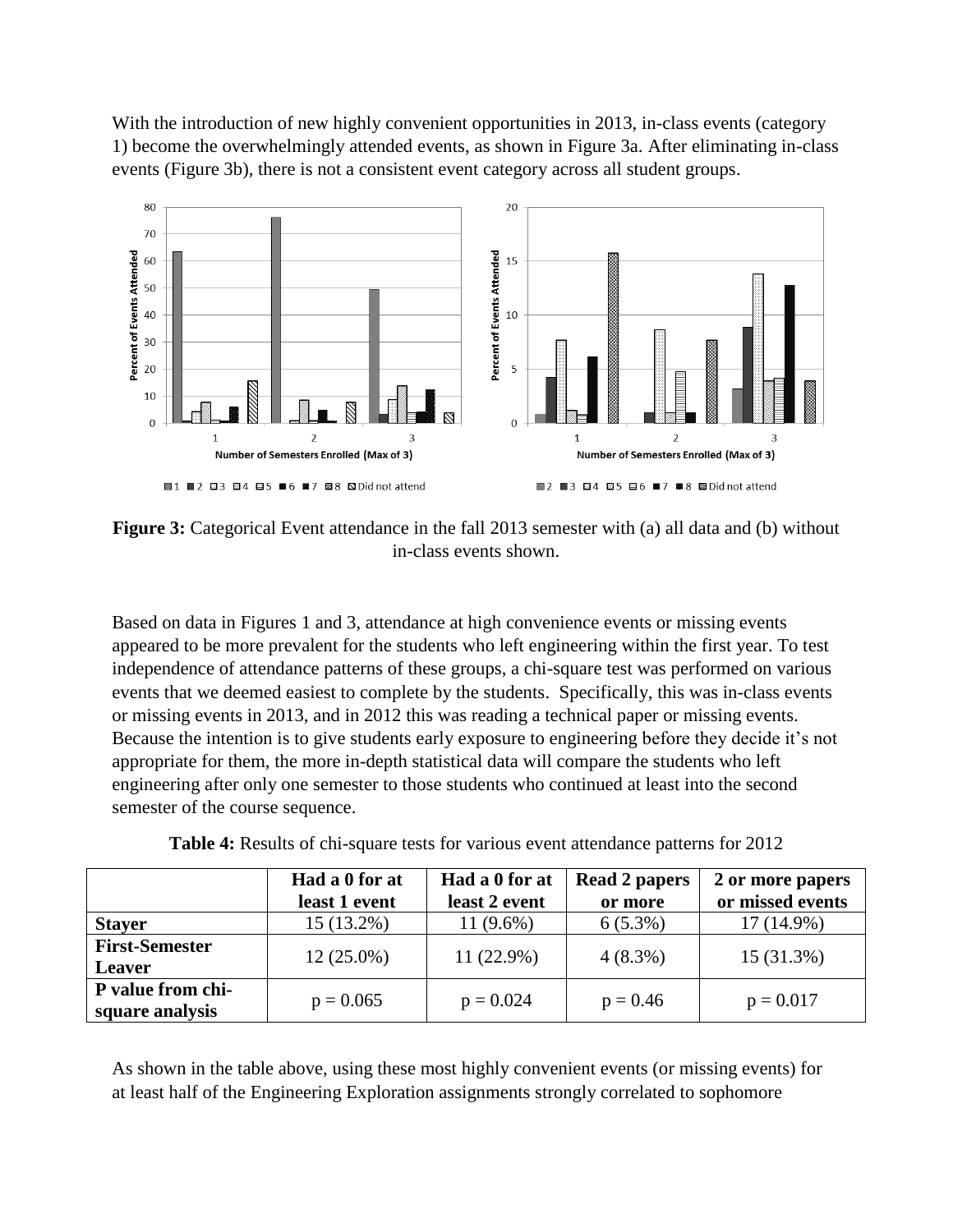engineering status. Unsurprisingly, students who left engineering were also most likely miss multiple events – perhaps a demonstration of their disengagement with the class or disinterest in engineering. In 2013, no students read technical papers as their highly convenient events. Instead, attendance at in-class events became prevalent for all students.

|                                        | Had a 0 for at<br>least 1 event | <b>Attended 4 in-</b><br>class events | Attended 3 in-<br>class events | More than 2 in-<br>class events |
|----------------------------------------|---------------------------------|---------------------------------------|--------------------------------|---------------------------------|
| <b>Sophomore Stayer</b>                | $20(16.4\%)$                    | $20(16.4\%)$                          | 24 (19.7%)                     | 44 (36.1%)                      |
| <b>First-Semester</b><br><b>Leaver</b> | 14 (21.5%)                      | 21 (32.3%)                            | $17(26.2\%)$                   | 38 (58.5%)                      |
| P value from chi-<br>square analysis   | $p = 0.39$                      | $p = 0.012$                           | $p = 0.31$                     | $p = 0.003$                     |

**Table 5:** Results of chi-square tests for various event attendance patterns for 2013

As shown above, attending more than two in-class events correlated strongly with leaving the College of Engineering after the first semester. In part, this is likely due to the events that were held during the semester; two of the events were on general engineering topics while the other two events were specific to particular departments. Many students were likely attracted to the convenience of these in-class events rather than attending due to the specific content. Some number of students that had to attend in-class events due to athletic schedules, off-campus jobs, or other commitments, making attendance at these events a somewhat more difficult predictor to use. Likely, the exact events that were offered heavily contributed to the resulting correlation of how many in-class activities proved to be a statistically significant indicator of retention.

Of particular interest is how the gender of the student played an important role in how the Engineering Exploration attendance should be considered. In Table 6, selected results are presented for female and male students. It should be noted that only a small selection of data could be analyzed using the chi-square analysis shown. In many cases, the number of students in categorical definitions was below 5 and would not be appropriate for the statistical test.

|                                      | 2012                | 2013                   |
|--------------------------------------|---------------------|------------------------|
|                                      | 2 or more papers or | <b>Attended 3 or 4</b> |
|                                      | missed events       | in-class events        |
| <b>Female Stayer</b>                 | $6(18.2\%)$         | 16 (35.6%)             |
| <b>Female Leaver</b>                 | $11(55.0\%)$        | 11 (45.8%)             |
| P value from chi-<br>square analysis | $p = 0.005$         | $p = 0.41$             |
| <b>Male Stayer</b>                   | 11 (13.6%)          | 28 (16.4%)             |
| <b>Male Leaver</b>                   | 5(17.9%)            | 21 (32.3%)             |
| P value from chi-<br>square analysis | $p = 0.58$          | $p = 0.012$            |

**Table 6:** Student participation in high convenience events and sorted by student gender.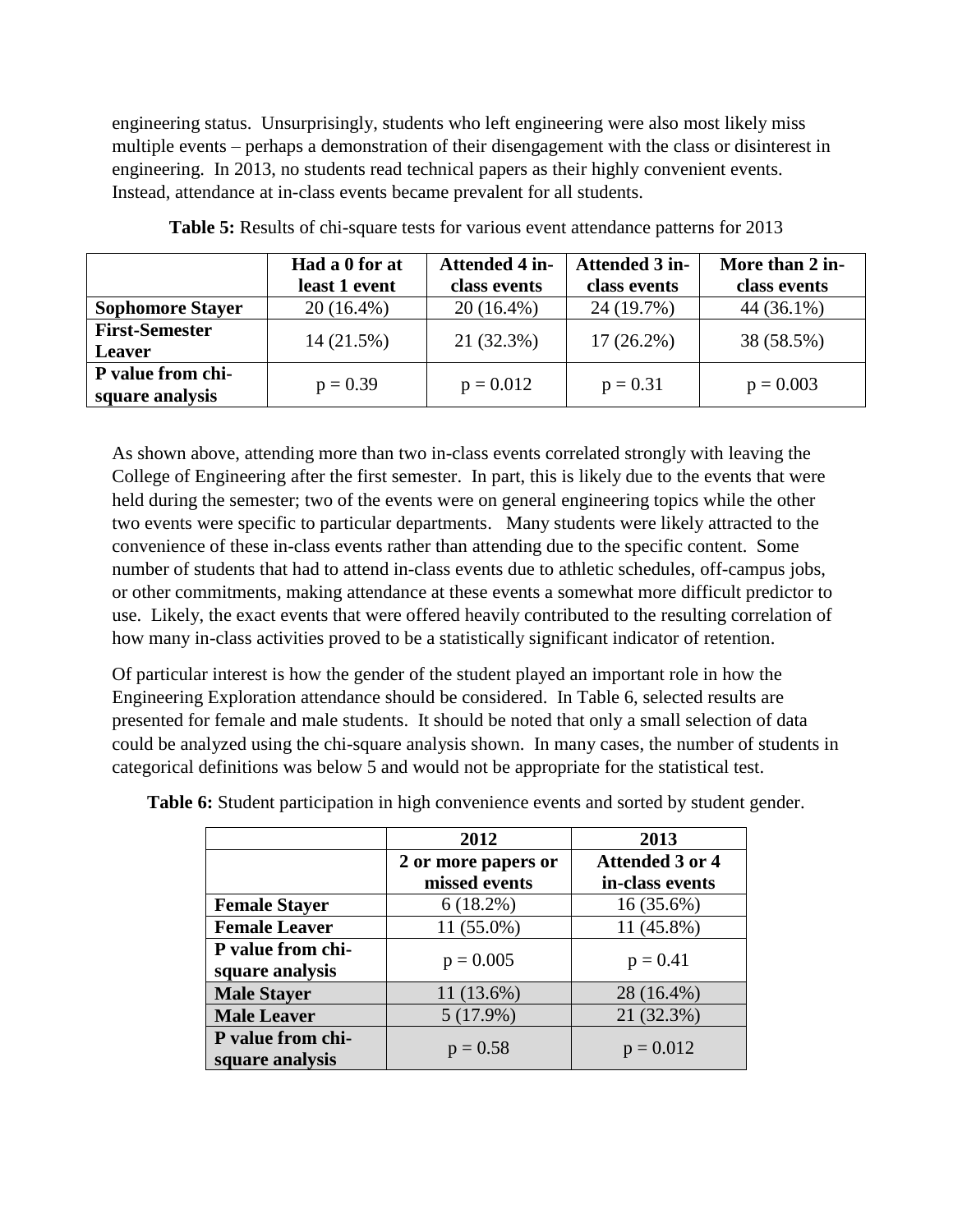In the data shown, 2012 found that women who left engineering were more likely to have completed readings or missed events than the female students who stayed. However, there was no similar correlation for male students. In 2013, however, the correlation switched and student status correlated only to in-class events for only male students. It should be noted that these trends held true for the other attendance measures shown in Tables 4 and 5 but are not appropriate for statistical testing due to small sample numbers. This initial finding indicates a future study into the importance of gender is necessary to more fully capture the dynamics at play.

While this paper did not focus on qualitatively reading the reflections provided, they offer another wealth of information into the students' perceptions and engagement with the events. However, the large scale of the course and assignment makes reading and identifying the most at-risk students in the 500+ person course somewhat unfeasible in the time frame that would be needed to deploy appropriate intervention strategies. At this time, small scale studies have looked into text mining the student reflections<sup>7</sup> using traditional text mining techniques. From this study, word count, keyword search, word clouds, and even sentiment analysis did not reveal any meaningful trends that could be exploited for at-risk identification.

Finally, the events have not yet been coded for student satisfaction, which could play a key role in identifying appropriate events to provide to our students. While course staff could not identify any events that were poorly received overall, there are regularly events that are well attended and engaging to students. Anecdotally, we believe that major discernment events that are led by junior and senior engineering students (especially during the fall semester) are most meaningful to the first-year students. Other events that regularly receive positive reflections focus on various ways to own their education (through minors, concentrations, research, etc.) and events where practicing engineers describe their career path and the engineering profession. Deeper study into identifying these events and describing if attendance plays a role in an engagement is an important future direction for this work.

## **CONCLUSIONS/FUTURE WORK**

We have found that simply monitoring the selection of explorations outside of the classroom provides a strong indicator of retention. While our information was captured using reflections, the data summarized here could be obtained with only a sign-in sheet and a course roster; therefore, making this a cost and time efficient method of capturing meaningful data. Of particular interest would be to use this methodology at mid-semester to determine at-risk students and provide appropriate Engineering Exploration content to aid in engaging those students with engineering. Other major findings include:

(1) A large diversity of events was attended with over 70 unique events recorded for both 2012 and 2013 sample groups.

(2) The most popular categories of events included major discernment, professional development, company sponsored events, and student engineering club meetings.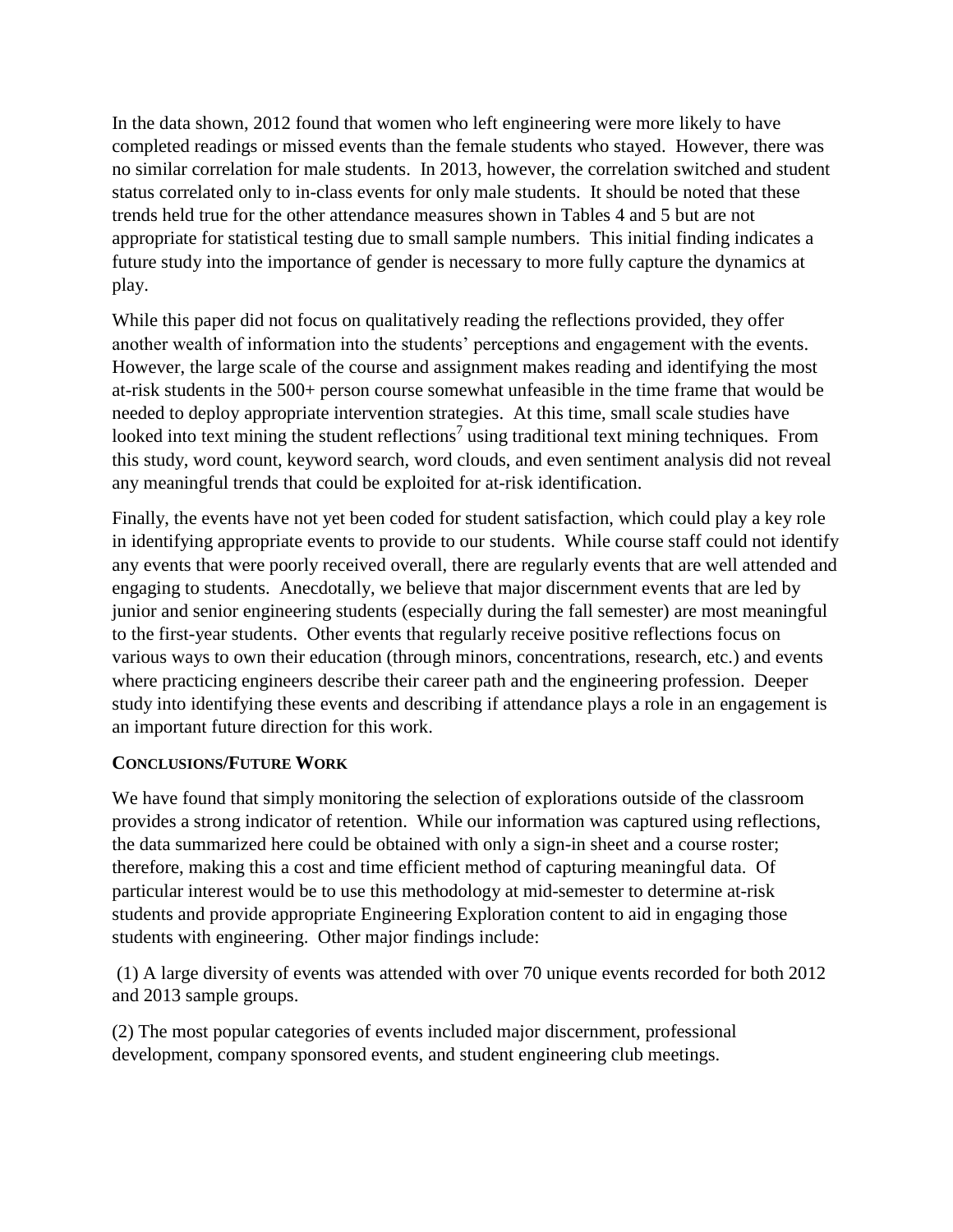(3) In both years, highly convenient events were the most popular events attended. Therefore, if these are offered they should be chosen wisely to present the most effective information about engineering to the widest audience.

(4) In both years, the majority of events were put on by student organizations. However, attendance did not match these trends. If the goal of the Explorations assignment is to help students build their engineering peer connections, making highly convenient opportunities in this category would be a definite improvement to the offerings.

(5) In-class events proved to be extremely popular, but may have been used as a way to stay disengaged with the assignment. Again, these types of events should be selected carefully to more fully adhere to the spirit of the assignment as some students will only attend these no matter their topical focus.

In all, the events were successful in achieving their purpose to help students learn more about the College of Engineering and their major choice. Many anecdotal stories have been shared with the course staff of students finding value in the tasks. For instance, students reported learning about and joining student organizations because they were academically responsible for attending these events. In addition, the university Career Center reported higher than expected attendance from first-year students at many of their events. In all, we believe these events to be a positive addition to our course and will continue to use them in future years.

Future studies are planned for the data presented here and the data currently being collected. One limitation of the current sample is that due to the small number of randomly selected underrepresented minority students, ethnicity could not be used as a comparison marker. In addition, gender markers showed inconsistent results between years that should be studied further.

Because all students were required to complete reflections on events, there is a wealth of qualitative data that is yet to be fully mined for more in depth information about our study group. Through the reflections, we hope to gain more full insight into what event types are most meaningful for various student groups. We expect to find that major discernment events are especially meaningful in the early fall semester, but may give way to other content focus as the academic year progresses. A carefully constructed study is needed to fully describe student perceptions of events. Finally, we would like to expand the event count to the spring semester Engineering Explorations that were also completed to gain more insight into the students that leave after two semesters in the course.

## **References**